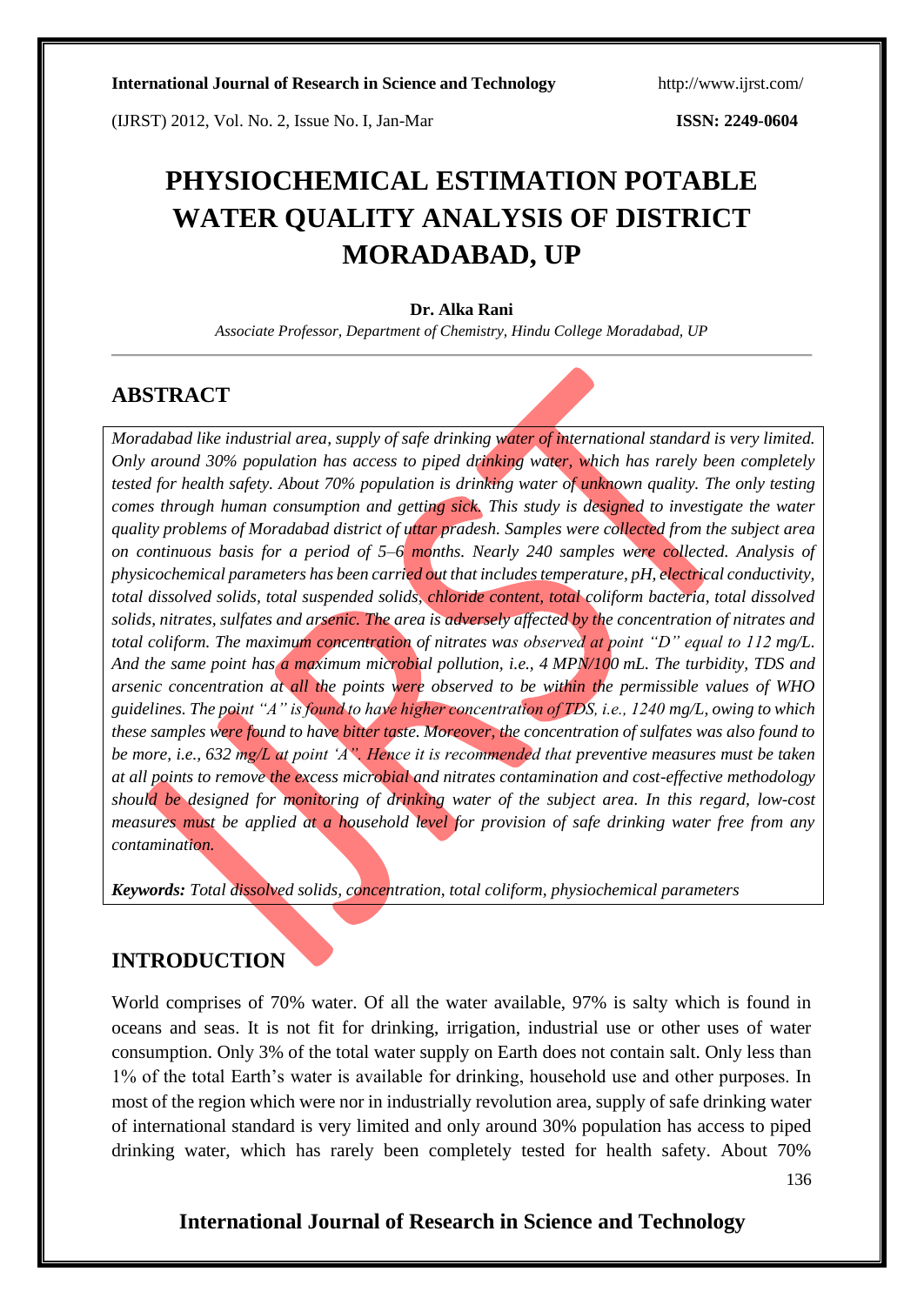(IJRST) 2012, Vol. No. 2, Issue No. I, Jan-Mar **ISSN: 2249-0604**

population is drinking water of unknown quality. All of the human beings on the Earth depend on this meager supply of clean water which is also depleting fast with the rise in world's population yearly [1]. Water being the largest consumable substance in the human life, access to safe drinking water has been declared one of the basic human rights much alike as the right to clean air [2]. Thus, presence of a safe and reliable source of water is an essential prerequisite for the establishment of a stable community. In the absence of such a source, a nomadic lifestyle becomes necessary [3]. Despite the availability of cleaner water from tap, tank problems are often experienced with accessibility to and available of the supply water. This leads to the inevitable practices of using container to collect and store water. Another problem is the maintenance which influences sustainability of such services [4].

Due to industrialization, overpopulation and some other related factors, water pollution has been extensively documented as a contributor to health problems in humans and marine animal ecosystems. Water-borne diseases contribute a significant share to the human illness particularly in the developing countries where access to safe drinking water is getting scarce. According to WHO, in Pakistan infant mortality rate is around  $12.5\%$  since 35% population has access to safe drinking water. So, in order to provide an ample amount of clean water to the community, different methods are being used for water treatment as boiling/pasteurization is the oldest and cheapest known traditional method to make water safe from microbial contamination but it is not suitable when heavy metal ions and other toxic chemicals are present in water and in that case filters are being employed to retain undesirable contaminants to pass through the filter media and treated water is expected to meet drinking water quality standards and recommended as safe for drinking [5, 6].

## **METHODOLOGY**

Moradabad is a city of Uttar Pradesh, India, famous for Brass Metal Handicrafts not only in India but also in abroad since ancient times. This city is situated in western U.P. between 28°-21<sup> $\degree$ </sup> to 28 $\degree$ -16 $\degree$  Latitude North and 78 $\degree$ -4 $\degree$  to 79 Longitude East. Ram Ganga River flows in the north east and Gagan River is there in south west of the city. The physicochemical characteristics of ground water of five selected points in Moradabad Town viz. PA campus Mandi chowk, Lajpat nagar, Katghar, Majhola, Moradabad and railway station were studied. Samples were collected from the subject area on continuous basis for a period of 5*–*6 months. The sampling points were designated as mentioned in Table 1. These points are also shown in Figure 2. Nearly 240 samples were collected. These samples were then tested in the nearest available public health engineering laboratory, using standard methods. The various physio-chemical parameters tested are shown in Table 2.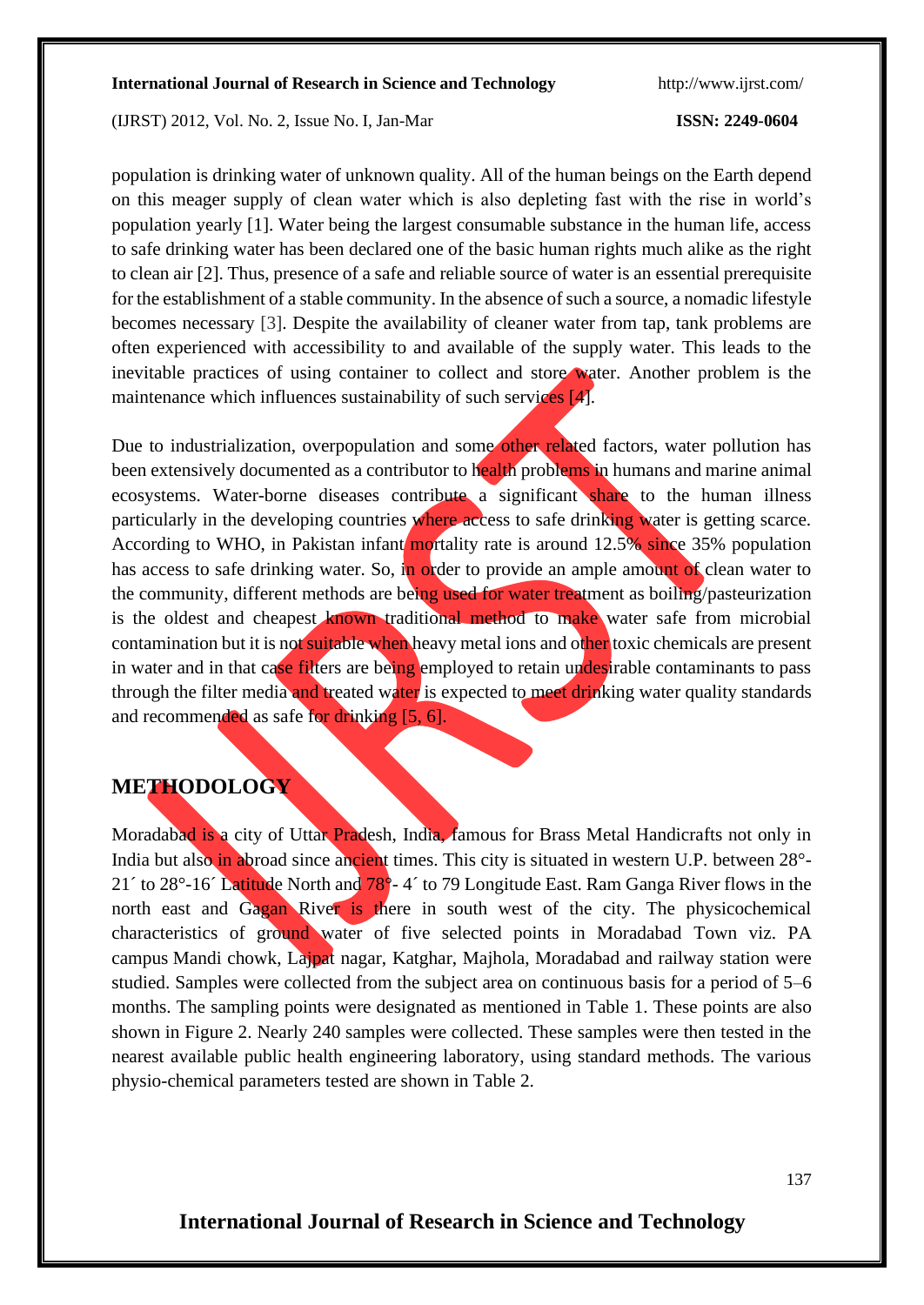(IJRST) 2012, Vol. No. 2, Issue No. I, Jan-Mar **ISSN: 2249-0604**

| <b>Sample Codes</b> | <b>Sampling Stations</b> |
|---------------------|--------------------------|
| A                   | PA campus Mandi chowk    |
| B                   | Lajpat nagar             |
| $\overline{C}$      | Katghar                  |
| D                   | Majhola                  |
| E                   | Moradabad                |
| F                   | Main railway station     |

*Table 1: Description of Sampling Codes.*

Physio-chemical parameters used in this research have been given in Table 2 along with method/technique used.

## **RESULTS AND DISCUSSION**

After conducting extensive laboratory testing on the samples collected from different points, values of different parameters are recorded as below. The average pH concentration observed at points A, B, C, D, E and F was  $8.\overline{2, 8.35, 8.25, 8.10, 8.40}$  and  $8.30$ , respectively. The maximum pH was noticed at Point B, which is still within the permissible limits of WHO of 6.5–8.5. If the pH of water before water distribution in pipes is not maintained, it can result in corrosion of pipes and contamination of drinking water and cause bad taste, odor and color [7]. Comparison of pH values of understudy points is shown in Figure 3.

|  |  |  |  |  | Table 2: Description of Physio-Chemical Parameters Along with Techniques Used. |
|--|--|--|--|--|--------------------------------------------------------------------------------|
|--|--|--|--|--|--------------------------------------------------------------------------------|

| <b>Parameter</b>             | <b>Technique</b>                     |  |  |
|------------------------------|--------------------------------------|--|--|
| pH                           | pH Meter                             |  |  |
| Turbidity                    | Turbidity meter                      |  |  |
| <b>Electric Conductivity</b> | <b>EC</b> Meter                      |  |  |
| Chlorides                    | Argentrometric                       |  |  |
| <b>Sulfates</b>              | Spectrophotometer                    |  |  |
| <b>Nitrates</b>              | Spectrophotometer                    |  |  |
| Total Solids (TS).           | Gravimetric                          |  |  |
| Total Suspended Solids (TSS) | Gravimetric                          |  |  |
| Arsenic                      | <b>Atomic Spectroscopy</b>           |  |  |
| <b>Total Coliform</b>        | <b>Membrane Filtration Technique</b> |  |  |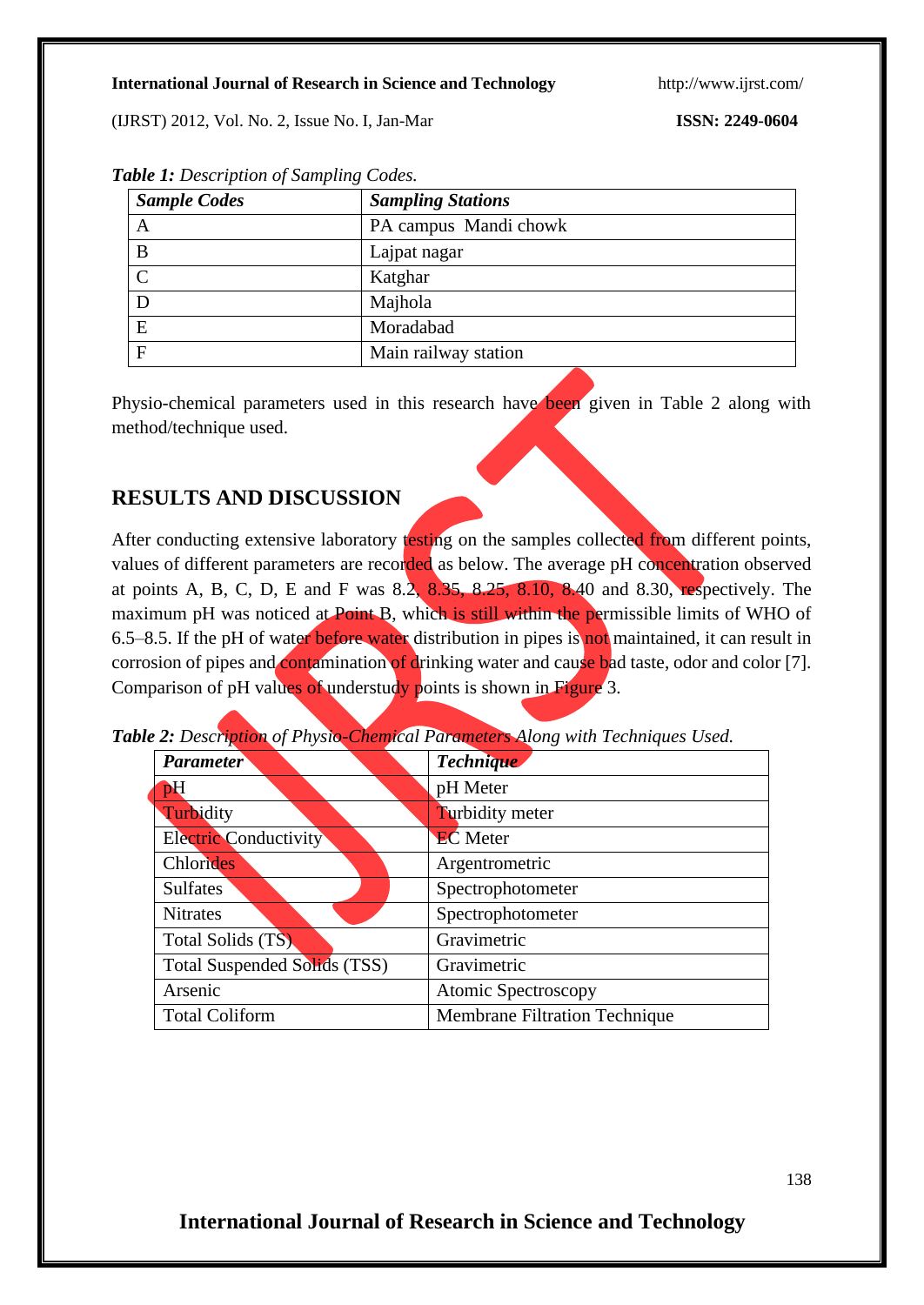(IJRST) 2012, Vol. No. 2, Issue No. I, Jan-Mar **ISSN: 2249-0604**



*Fig. 3: Concentration of pH at Different Points.*

Electrical Conductivity (EC) is a rapid and most convenient method for the estimation of concentration of salts in water samples. The electrical conductivity of the water depends on the water temperature, the higher the temperature, the higher the electrical conductivity would be. It is a good indicator of the total salinity [8]. The values of average EC observed at A, B, C, D, E and F was 2600 µ-S/cm, 2500 µ-S/cm, 2510 µ-S/cm, 2550 µ-S/cm, 2300 µ-S/cm and 1520 µ-S/cm, respectively. As shown in Figure 4, it was observed that the EC of all drinking water samples were within the recommended range advocated by World Health Organization (WHO) guideline standards for drinking water.

Turbidity may notify the presence of disease causing organisms. The APHA specifies drinking water turbidity shall not exceed 5 NTU. The values of turbidity values observed are shown in Figure 5. It was observed that the turbidity concentration at A, B, C, D, E and F was 0, 3.5, 4.4, 4.6, 2.3 and 1.8 NTU, respectively. Turbidity in the water samples is within the WHO permissible.

139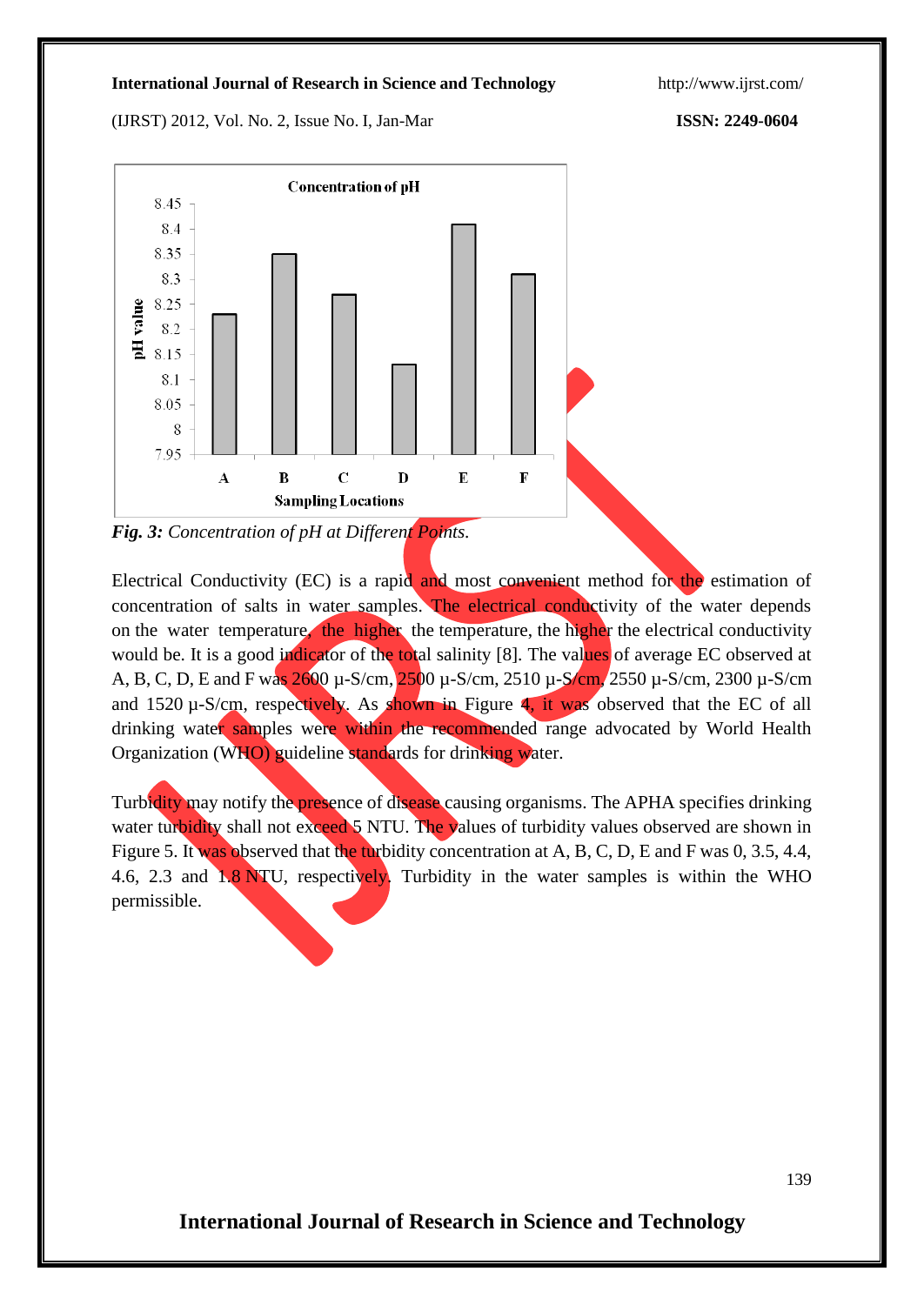(IJRST) 2012, Vol. No. 2, Issue No. I, Jan-Mar **ISSN: 2249-0604**



Chlorides are usually related to the "salt" content of the water. Water with a high chloride concentration may have a salty taste and will increase the corrosion of plumbing and home appliances. The maximum concentration of  $250 \text{ mg/L}$  is recommended by WHO. The concentration of chlorides at point A, B, C, D, E and F was observed as 156 mg/L, 148 mg/L, 150 mg/L, 74 mg/L, 138 mg/L and 58 mg/L, respectively as shown in Figure 6. It was observed that the chloride values of all drinking water samples were within the recommended range as advocated by World Health Organization (WHO) guideline standards for drinking water [9].

According to Figure 7, the sulfates of various location A, B, C, D, E and F was observed to be 640 mg/L, 340 mg/L, 345 mg/L, 450 mg/L, 60 mg/L and 180 mg/L, respectively. Sulphates concentration at Points E, F is with in permissible limit set by WHO which is 250 mg/L. While at Points A, B, C, D the concentration of sulfates has exceeded the permissible limit which may be due to the inclusion of fertilizers or due to reaction of water with sulphate containing rocks.

140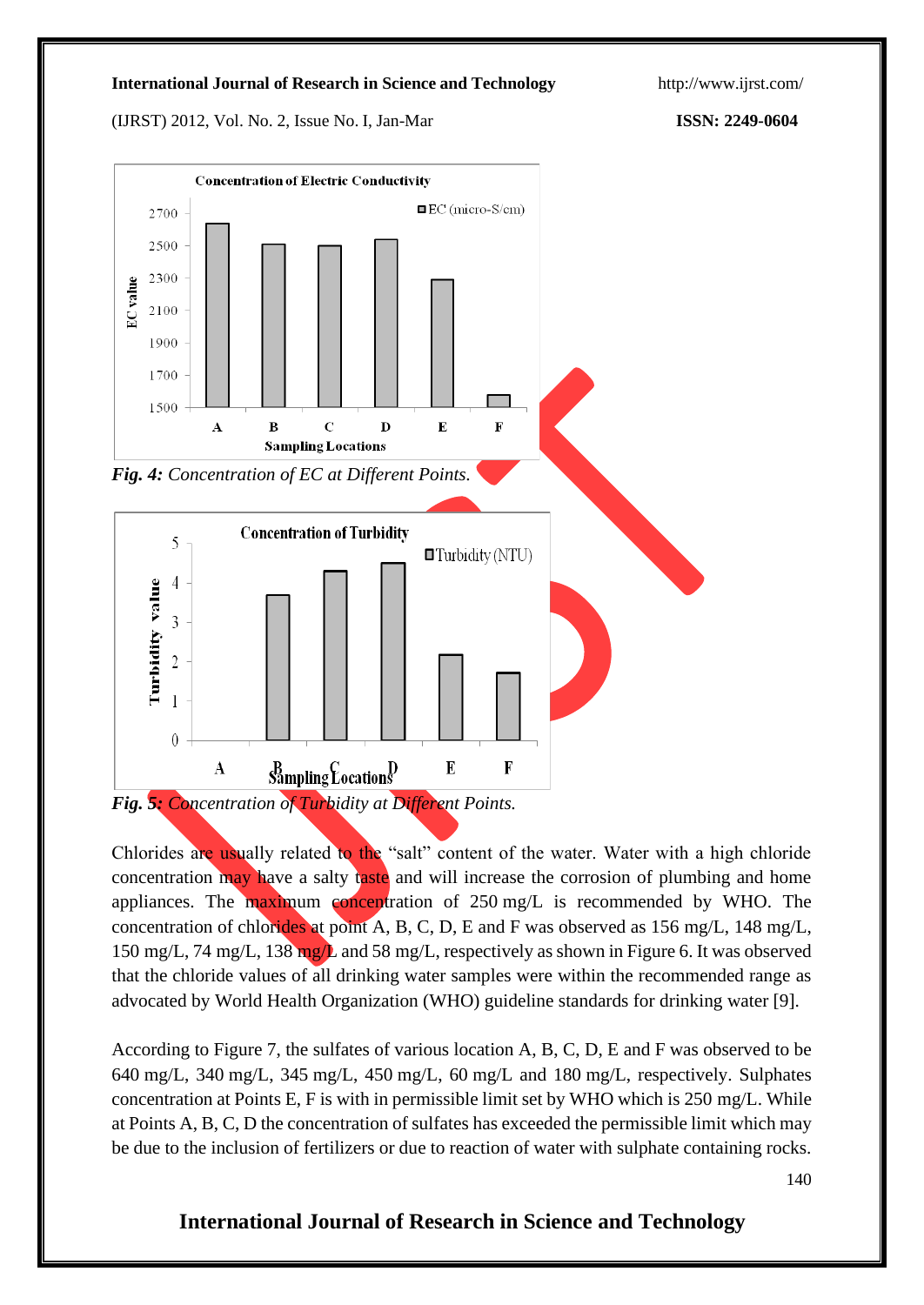(IJRST) 2012, Vol. No. 2, Issue No. I, Jan-Mar **ISSN: 2249-060**



*Fig. 6: Concentration of Chlorides at Different Points.*



*Fig. 7: Concentration of Sulfates at Different Points.*

The concentration of nitrates are shwon in Figure 8. The concentration of nitrates at point A, B, C, D, E and F are observed to be 70 mg/L, 55 mg/L, 04 mg/L, 08 mg/L, 88 mg/L and 116 mg/L, respectively. Total dissolved solids (TDS) represent the total concentration of dissolved substances in water. The values of TDS obtained at A, B, C, D, E and F are 1120 mg/L, 1215 mg/L, 1100 mg/L, 890 mg/L, 1180 mg/L and 585 mg/L, respectively. Values of the most of drinking water samples were not within the recommended range (1000 mg/L) advocated by World Health Organization (WHO) guideline standards for drinking water. Figure 9 shows different values of TDS at various points.[13-16]

Total Suspended Solids (TSS) are solids in water that can be trapped by a filter. The concentration of TSS is shown in Figure 10. The observed values at Points A, B, C, D, E and F were found to be 154 mg/L, 225 mg/L, 230 mg/L, 115 mg/L, 265 mg/L and 195 mg/L, respectively. High concentrations of suspended solids can cause many problems for stream health and aquatic life. Changes in the pH will cause some of the solutes to precipitate or will affect the solubility of the suspended mater [5, 8-12].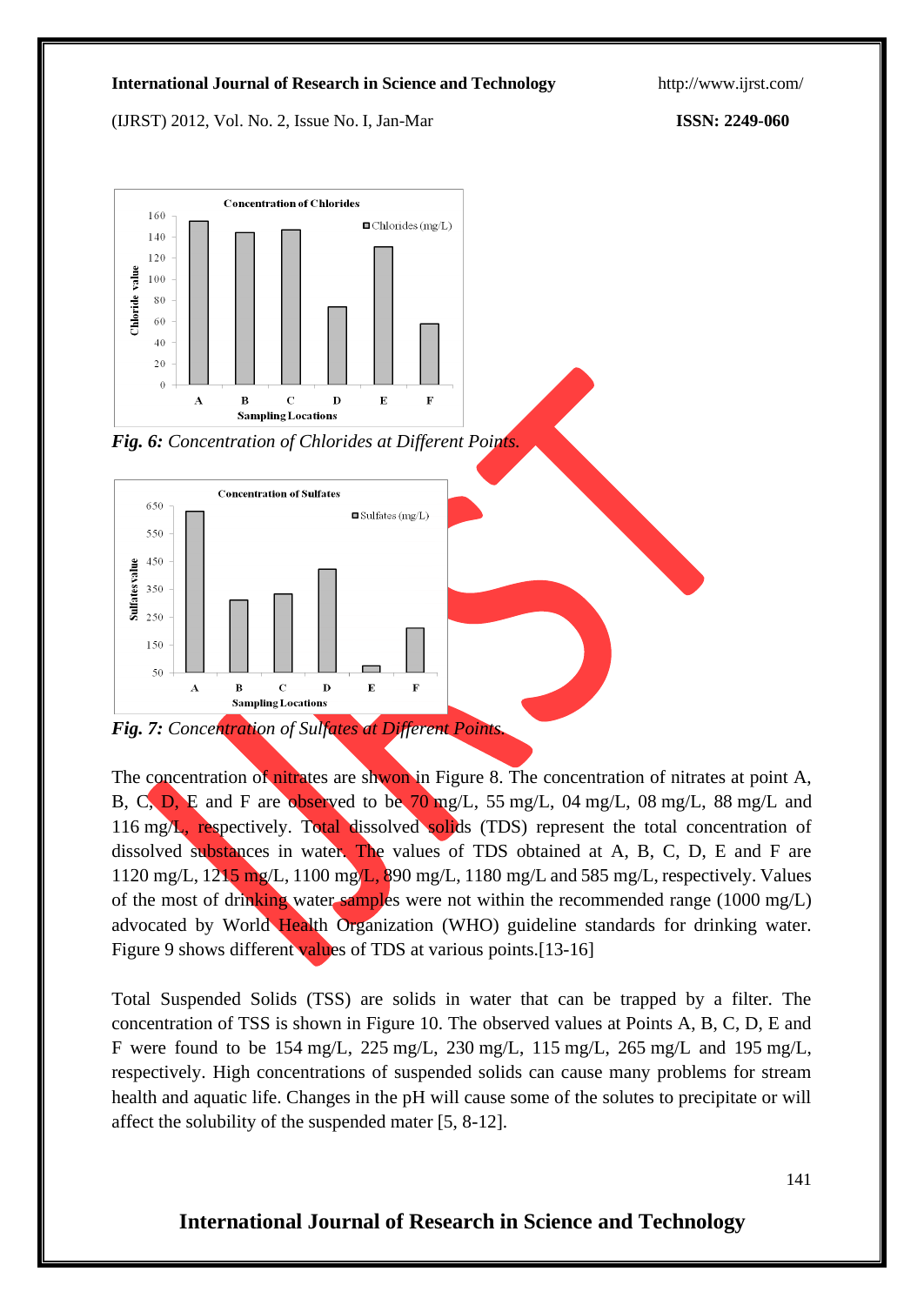(IJRST) 2012, Vol. No. 2, Issue No. I, Jan-Mar **ISSN: 2249-0604**

The concentration of Arsenic in the various samples obtained is shown in Figure 11. The average values obtained at Points A, B, C, D, E and F are 0, 0.01 ppb, 0, 0.01 ppb, 0 and 0.01 ppb, respectively. [17,18]





**International Journal of Research in Science and Technology**

142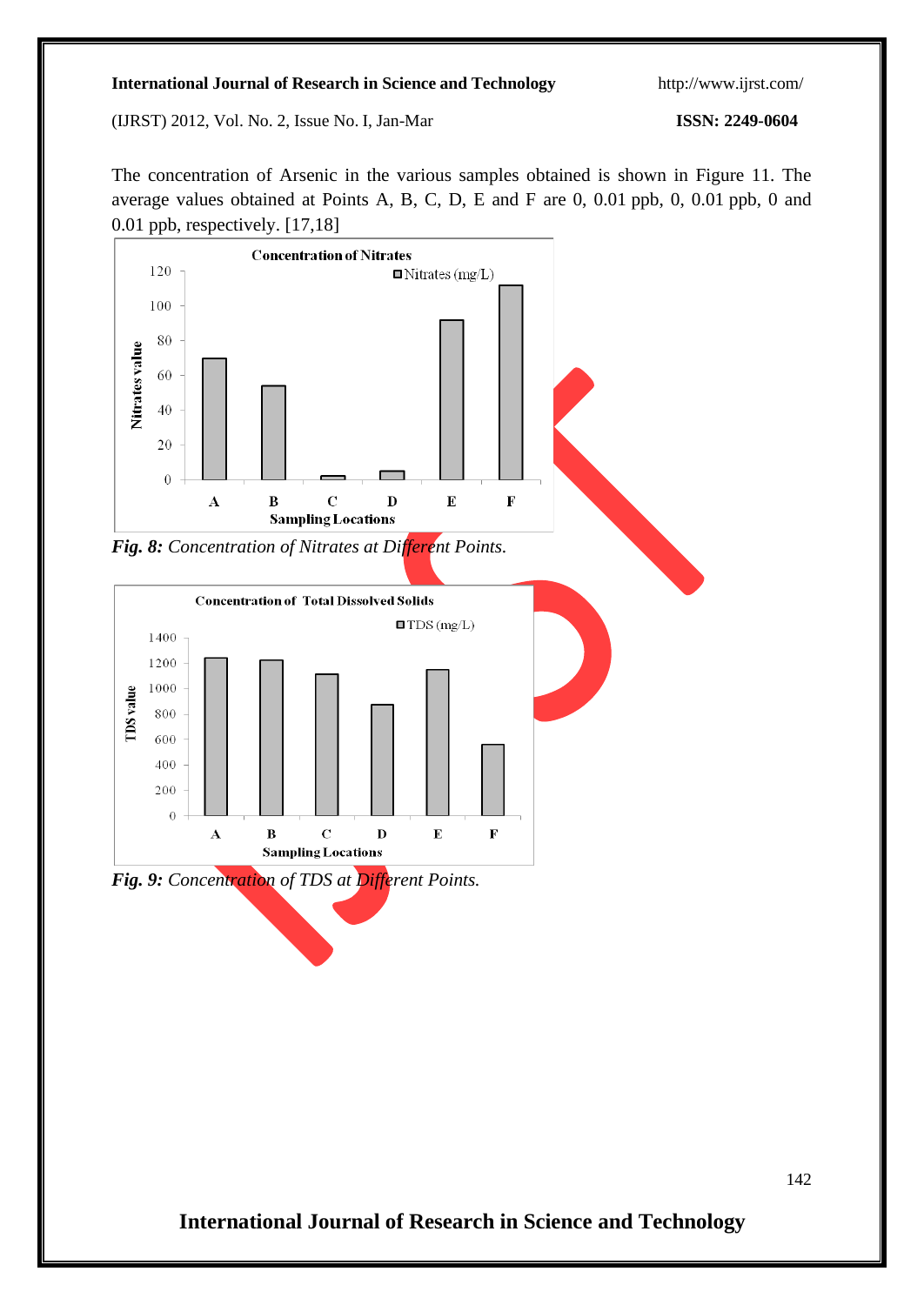(IJRST) 2012, Vol. No. 2, Issue No. I, Jan-Mar **ISSN: 2249-0604**







*Fig. 11: Concentration of Arsenic at Different Points.*

143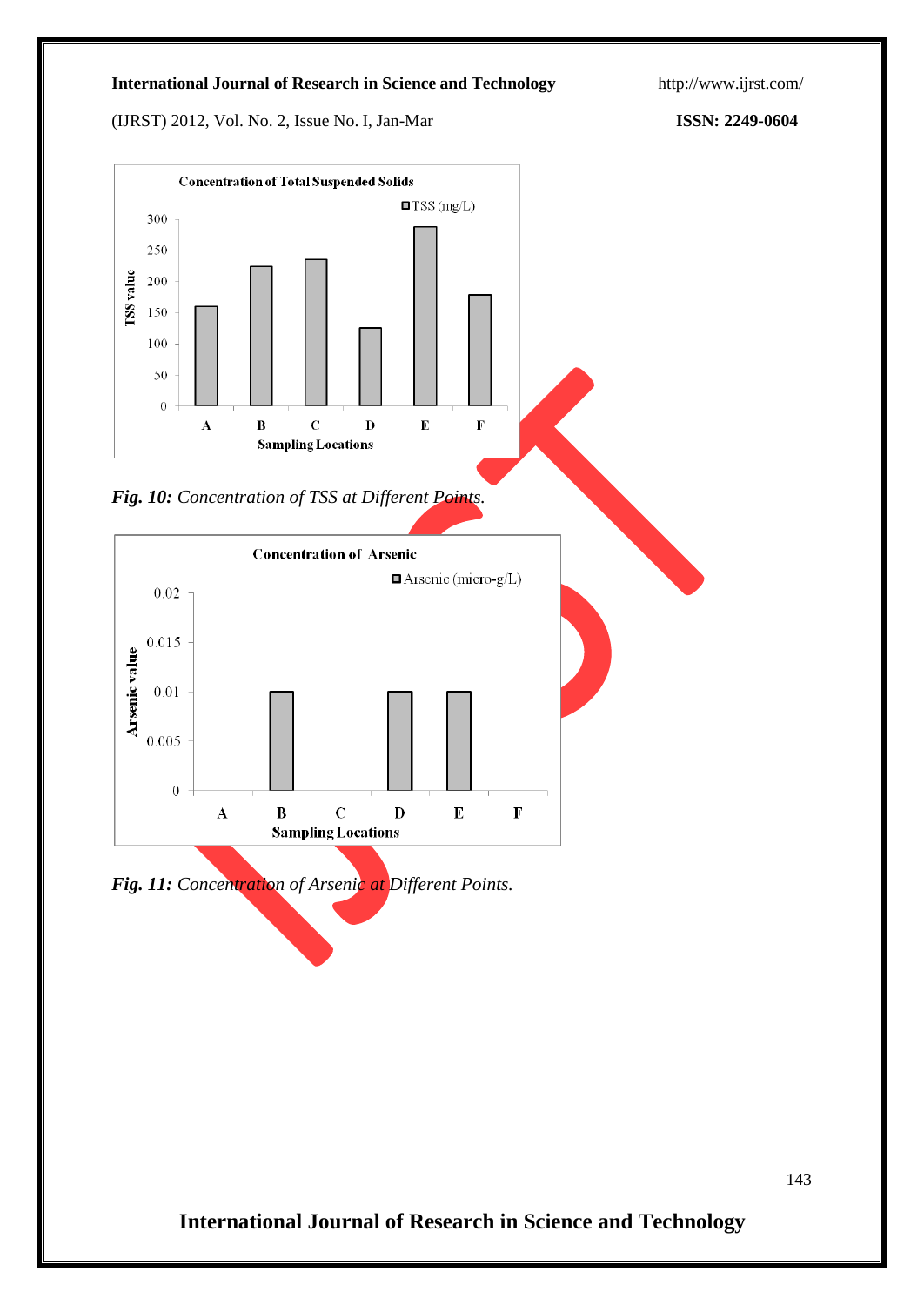(IJRST) 2012, Vol. No. 2, Issue No. I, Jan-Mar **ISSN: 2249-0604**

The values obtained at Points A, B, C, D, E and F are 2 MPN/100 mL, 3 MPN/100 mL, 1 MPN/100 mL, 3 MPN/100 mL, 3 MPN/ 100 mL and 4 MPN/100 mL, respectively. According to WHO, the *E coli* and *fecal coliform* bacteria must not be detectable in any 100 ml sample of all water intended for drinking [19-24]. Analysis shows that all the tap water samples have coliform bacteria ranging from 20 colonies till 80 colonies to the maximum per 100 ml sample and water samples from filtration plants have no bacterial colonies. As shown in Figure 12.[25,26]



## **CONCLUSION**

Analysis of physio-chemical parameters that includes temperature, pH, electrical conductivity, total dissolved solids, total suspended solids, chloride content, total coliform bacteria, total dissolved solids, nitrates, sulfates, arsenic, etc., has been done. It is concluded that the area is adversely affected by the concentration of nitrates and total coliform. The maximum concentration of nitrates was observed at Point  $"D"$  equal to 112 mg/L. And the same point has a maximum microbial pollution, i.e., 4 MPN/100 mL. The turbidity, TDS and arsenic concentration at all the points were observed to be within the permissible values of WHO guidelines. While the point "A" is found to have higher concentration of TDS, i.e., 1240 mg/L, owing to which these samples were found to have bitter taste. Moreover, the concentration of sulfates were also found to be more, i.e., 632 mg at Point 'A". It is highly desired that preventive measures must be taken at all points to remove the excess microbial and nitrates contamination in the drinking water of the subject area. Upgrade and installation of water treatment plants and water distribution systems to control water contamination is very necessary to effectively implement quality standards for drinking water.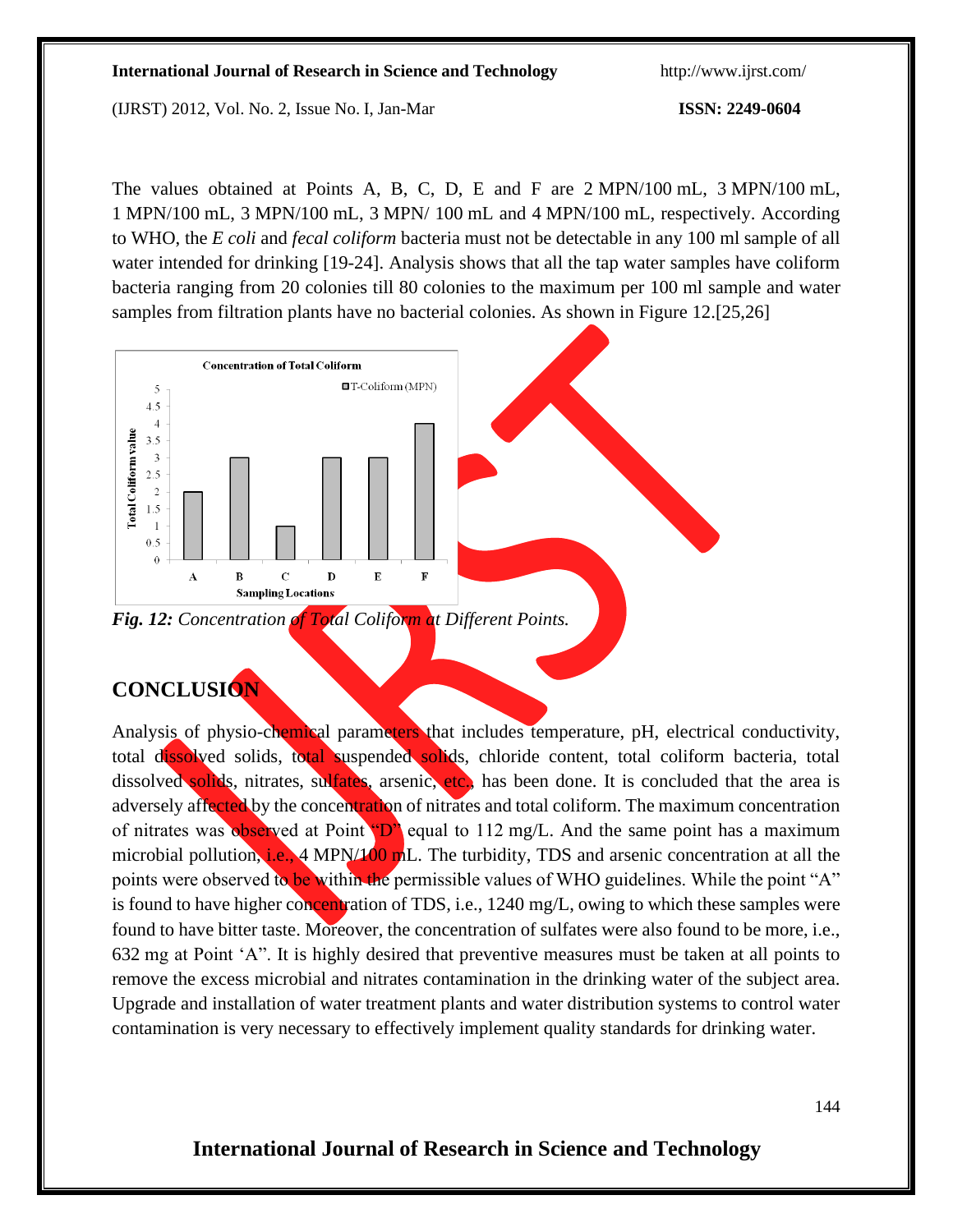(IJRST) 2012, Vol. No. 2, Issue No. I, Jan-Mar **ISSN: 2249-0604**

## **REFERENCES**

- 1. Srivastava Shubha, M Kumar, Singh J., Srivastava K. K. and Singh G. (1999). Indian J. Environmental Protection, 19(9), 641.
- 2. Narsimhan T. N. (2005) Current Science, 89(5), 787.
- 3. Patel S. and Quadri S.H. (2011). Der Chemica Sinica, 2(5),194.
- 4. De A. K. (1994). Environmental Chemistry, 3rd Ed, New Age International (p) Limited, Publishers, New Delhi.
- 5. Sayyed J. A. and Bhosle A.B. (2010). Der Chemica Sinica, 1 (2), 104.
- 6. Ogbonna ] O., Jimoh W.L., Awagu E. F. and Bamishaiye E.I. (2011). Advances in Applied Science Research, 2 (2), 62.
- 7. Dhake R. B., Phalak R. P. and Waghulde G. P. (2008). AJCER, 1(1), 54.
- 8. Moscow S., Jothivenkatachalam K., and Subramani P. (2011), Der Chemica Sinica, 2 (2), 199.
- 9. Mehta K. A. and. Patil C. L. (2008). J. Chemtracks 10 (1&2), 345.
- 10. Yadav S.S and Rajesh Kumar. (2011). Advances in Applied Science Research, 2 (2), 197.
- 11. Kudesia V. P. (1980). Water pollution, 1st Ed., Pragati Prakashan, Meerut.
- 12. Shah D.G. and. Patel P.S. (2011) Der Chemica Sinica, 2(5), 8.
- 13. Kannan Krishnan, (1991). Fundamentals of Environmental Pollution, S. Chand and Co. Ltd., New Delhi.
- 14. Kamble P. N., Gaikwad V. B. and Kuchekar S. R. 2011. Der Chemica Sinica, 2 (4),229.
- 15. Sing Rakesh Kumar, Sharma R. D. and Sharma K. D. (2005). Current Science, 89(5), 794.
- 16. APHA,AWWA,WPCF,Standards methods for examination of water and waste water, (19<sup>th</sup>) edn.),Washington D.C.
- 17. Sinha, D.K. and Saxena Ritesh, Statistical Assessment of Underground Drinking Water Contamination and Effect of Monsoon at Hasanpur, J.P nagar (Uttar Pradesh, India), Journal of Environ. Science & Engg., 48(3), 157-164 July (2006).
- 18. Pathak J.K, Alam Mohd,and Sharma Shikha, Interpretation of Ground water Quality Using Multivariate Statistical Techniques in Moradabad City, western uttar Pradesh State, India, E-Journal of Chemistry ,  $5(3)$ ,  $607-619$ , July (2008).
- 19. Sinha, D. K., Saxena, Shilpi and Saxena, Ritesh, Water Quality Index for Ram Ganga river at Moradabad, Poll. Res., 23(3), 527-531 (2004).
- 20. Mohan A, singh R.K, pandey Kirti, Kumar V and Jain V ., Assessment of Water Quality in Industrial zone of Moradabad: Physico-chemical Parameters and Water Quality Index, Ind. J. Env. Protection, 27 (11), 1031-1035 (2007).
- 21. Sinha, D. K. and Kumar Navneet., Level of gagan River water Pollution in and around Moradabad, Poll Res. , 27(4), 743-746 (2008).
- 22. Sinha, D. K. and Kumar Navneet., Monitoring of Trace Metals in Gagan River water at Moradabad, Ind. J. Env. Protection, 26 (5), 516-520 (2006).

145